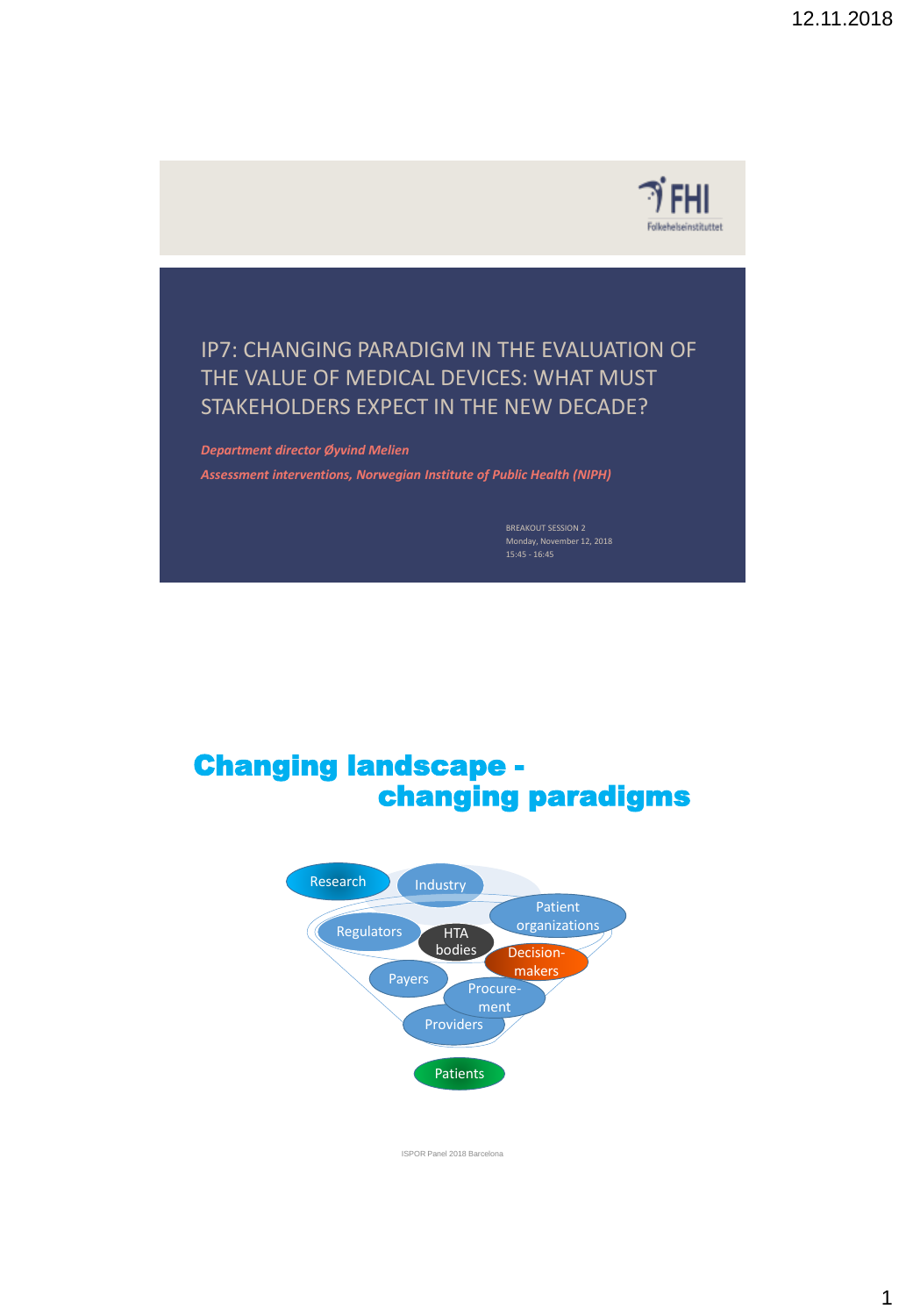

# Expectations - Driving forces -Trends

**Example from Norway: Present model HTA processes** 

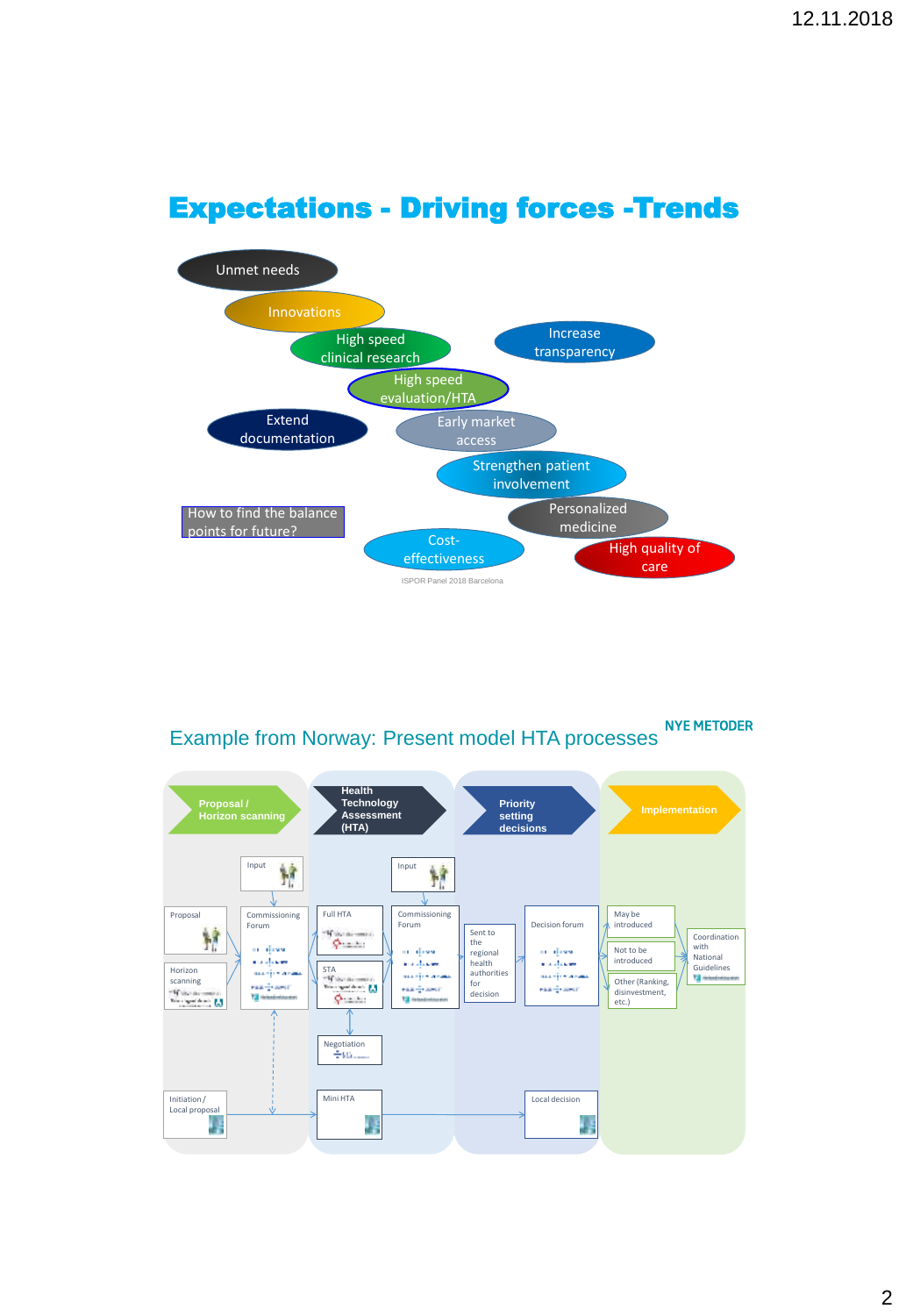Future perspectives

## **The needs for patients and healthcare**

**Given limited resources and budgets an increased focus on fundamental and unmet needs is likely to be expected to guide areas and technologies for evaluation**

**-** *Further development/refinement of instruments for selection of topics - Prioritization criteria (e.g. severity of disease) corresponding to criteria for healthcare in general*

*- The future impact of personalized medicine may expand the understanding of unmet needs both at individual and system level*

ISPOR Panel 2018 Barcelona

### Future perspectives

### **Need to strenghten the life cycle perspective**

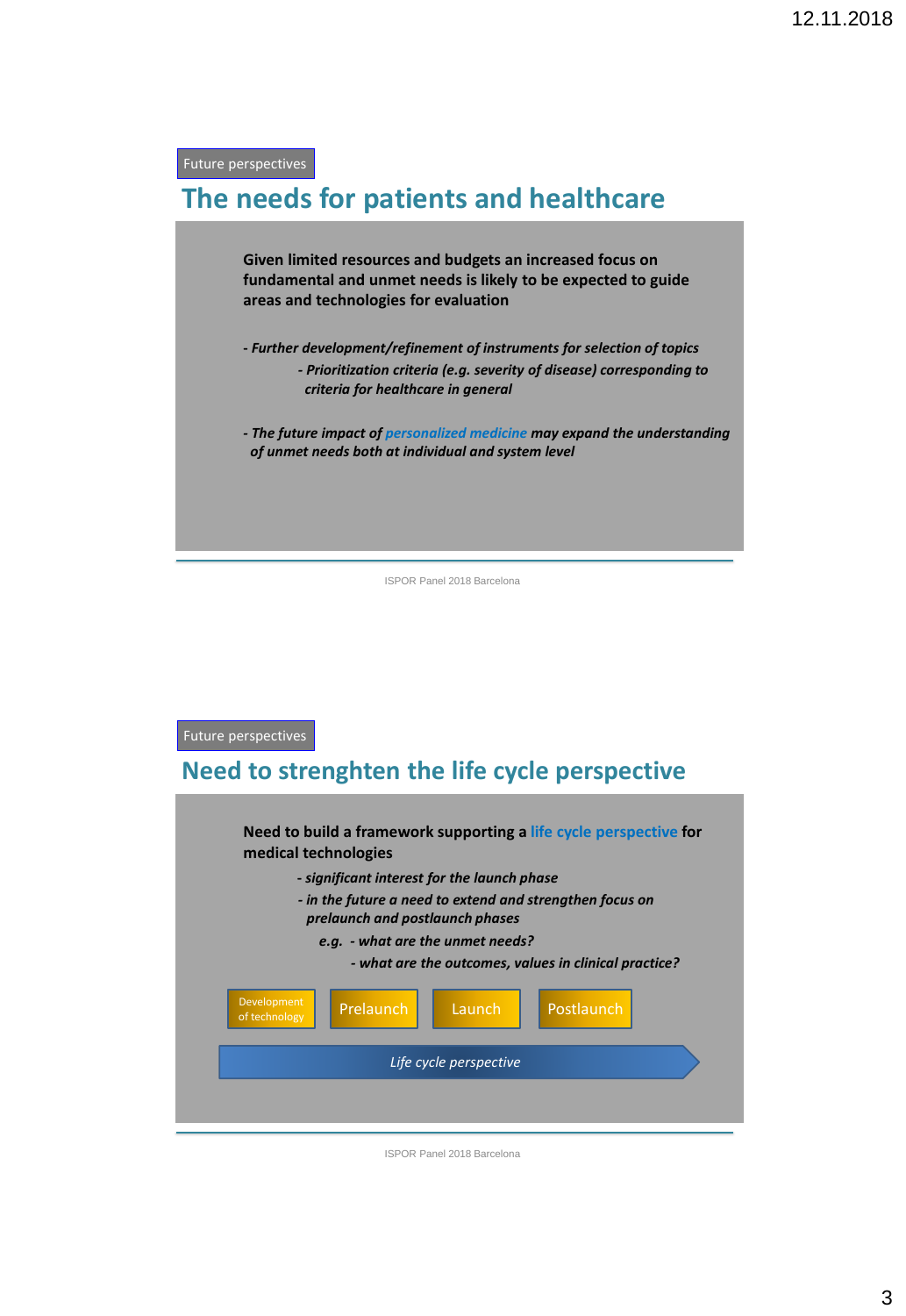Future perspectives

### **Need to improve and extend data collection**

**Need to improve and extend the data platform for evaluation to correspond to the life cycle of medical technologies allowing for assessments and reassessments of value including**

> **Clinical research data Health data Patient experiences**

> > ISPOR Panel 2018 Barcelona



# Novel instrument for collecting data from health care: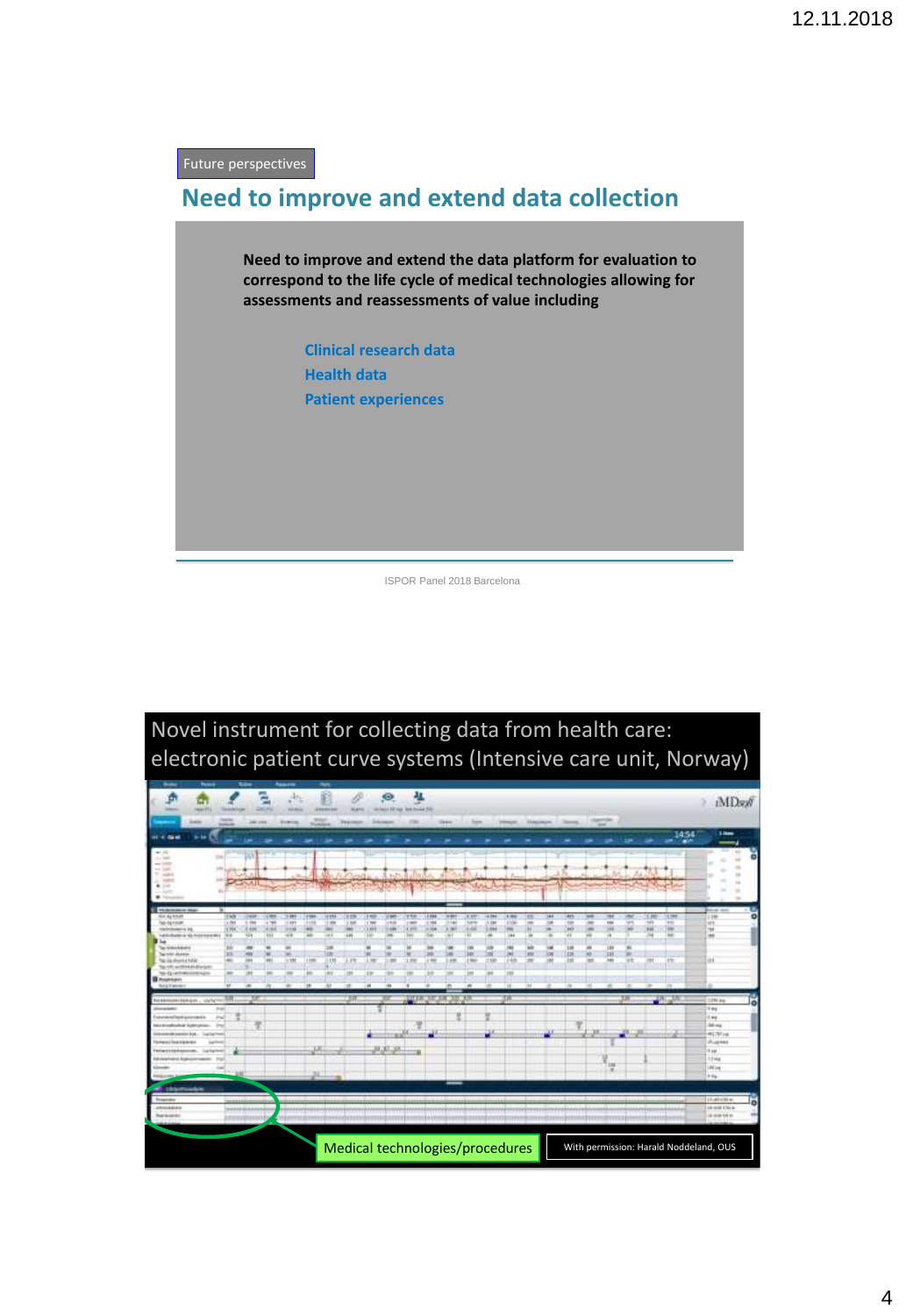## **Need to build frameworks for more efficient datasharing throughout the lifecycle of technologies**



Future perspectives

## **Need for broader involvement and dialogue throughout the life cycle**

**Strengthen dialogue between industry, regulatory authorities, HTA bodies, payers, patient representatives and other stakeholders from an early stage**